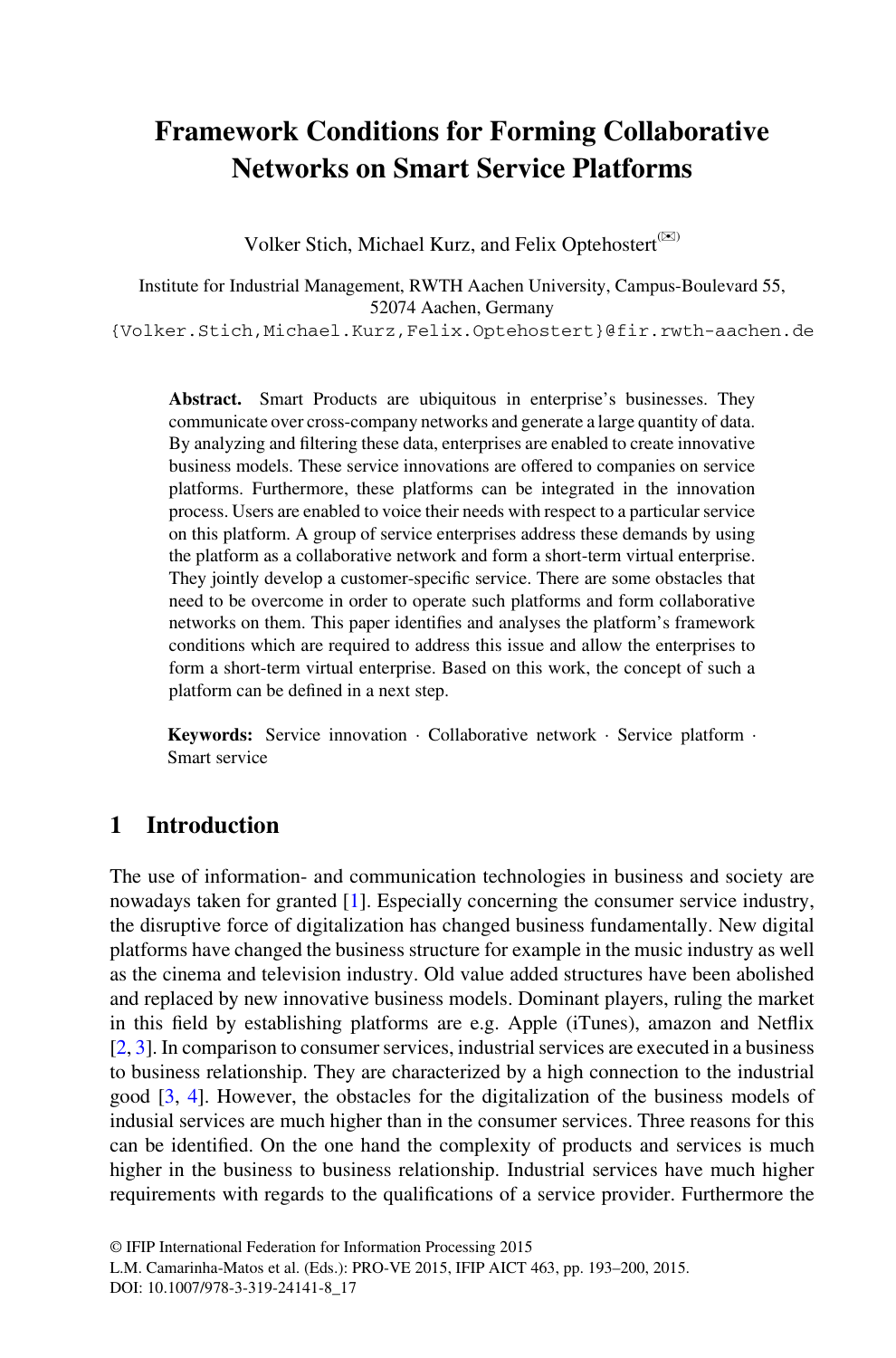markets for industrial services are much smaller and regional focused. Developing costs and market-introduction costs for new digital solutions do not seem to amortize. Finally entering the industrial service market is often very difficult. Consumer services can be offered and executed via internet whereas the connection of small and regionally focused service providers is more difficult.

However, these obstacles should not be seen as a general hindrance for the digitalization of the industrial service industry. These obstacles rather explain why the digitalization is growing fast in some markets whereas other markets are still lagging behind. However, in the industrial sector fundamentally changing forces already appear [\[5](#page-6-0), [6](#page-6-0)]. Established value creating chains will be changed fundamentally or will completely vanish. They will be substituted by value creating networks and virtual enterprises formed on platforms [\[7\]](#page-6-0). These value creating networks will not only change the process of executing services, but also the organizational structures and most importantly the way services are being engineered. The division of labor between producer, supplier and service provider as well as their business models will be changed by digitalization [[6, 7](#page-6-0)].

The place where producer, industrial service provider and software companies cooperate and form networks are upcoming digital ecosystems. Every company changing their way of thinking on value creation and using these ecosystems for their business models will have a competitive advantage [[7\]](#page-6-0). Therefore the ongoing transformation of business models by digitalization will not only be a challenge but simultaneously a chance for small to medium sized businesses [[7\]](#page-6-0).

Now small to medium sized businesses have the chance to participate in building value creating networks. This can be achieved for e.g. by establishing new digital standards and enabling the access to data and information. One of the new digital standards can be platforms on which innovative services are engineered by a network of companies forming a short-term virtual enterprise. This platform can either be operated by one company or otherwise by a consortium of firms, in order to avoid a dominant party. These kinds of platforms can be an important part of the new digital value creating in networks. In the following paper the framework requirements for such a platform will be discussed and illustrated by a use case.

#### **2 Background**

Platforms are building the new digital infrastructure of our economy by offering new types of collaboration within value creating networks. It means that platforms map business systems in which actors and their products as well as processes become inde‐ pendent from the used hardware. Regarding product-service-systems platforms provide the specific cooperation between product manufacturer and service providers. Services platforms are a perfect opportunity to combine physical and digital services as a so called smart service. Meanwhile platforms define standards, tools, processes and interfaces. Therewith they characterize the game rules of interaction between the actors and objects [\[6](#page-6-0), [7](#page-6-0)]. To get to the bottom of platforms hereinafter the basics of service engineering, service networks and virtual enterprises. Service Engineering deals with the question of how to develop new services including product-service-systems.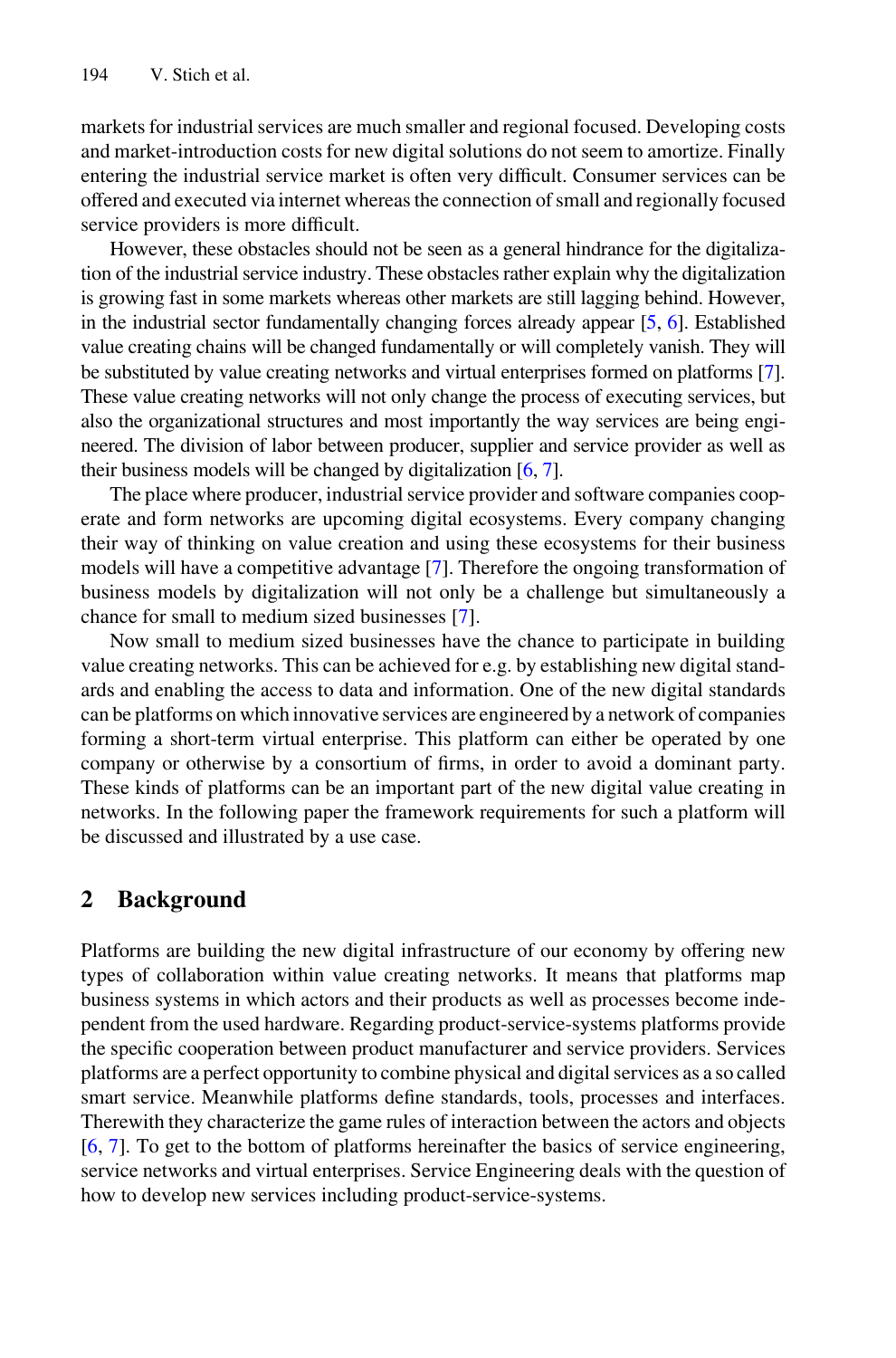Service Engineering describes the target orientated planning and design of services [\[8](#page-6-0), [9\]](#page-6-0). According to intelligences from product and software development the core element of service engineering is the process design of services [\[10](#page-6-0)]. Therefore service engineering follows an iterative approach, utilizes methods and tools to measure efficiency as well as effectiveness of services. The target is to provide high quality services [\[11](#page-6-0), [12](#page-6-0)]. Based on the work of JASCHINSKI [[13\]](#page-6-0) a DIN-standard (DIN is the German Institute for Standardization) had been developed in the form of a reference process. Due to the fact that services are more and more provided within a service networks [\[14](#page-6-0)] the question of cooperation and collaboration becomes a key challenge. Though the reference process by DIN enables service development for networks the research land‐ scape on cooperation and networks cannot be seen as homogeneous in general. There are rather various theories which in each case are based on insights from different business sectors [[15, 16](#page-7-0)]. Nevertheless the research field of networks can be divided by three main characteristics. The relation between network partners can be seen as the main characteristic. Further the examined phase within the evolution process of a network helps to structure research on networks. As the third characteristic the perspective on the network is quoted [\[10](#page-6-0)].

A closer look should be taken into virtual enterprise structures because these are also aiming at collaboration between different organizations. Matos lines out that those virtual enterprises are information centered and its concepts had been developed to maximize reactivity between the actors. For instance in engineering this goes hand in hand with concurrent and co-engineering. Virtual enterprises request a management system to organize its activities and procedures. On the working level technical constraints like interoperability can be seen quite often but in general there is a strong need to define interfaces on all levels [[17\]](#page-7-0). To prevent a large, complex and uncontrollable system MATOS proposes need-oriented acting. Therefor he divides virtual enter‐ prises structures into three different classes by its complexity and lifetime. The first type of structures is based on a single market opportunity with a short term perspective. These need only a few co-working activities and work mostly in asynchronous collaborative phases. The system controls on a high level while sub-activities have to be managed by the internal departments. Each sub-activity than has to be assigned to a specific virtual enterprise member who confirms on in- and output. The states of synchronization, resources and the actors themselves have to be determined by the global control system. In the result the system has to provide information by an Inter-Organizational Information System (IOIS) and a partner management system. The second type of virtual enter‐ prises is characterized by more complex collaborations crossing company boundaries meaning collaborations between companies, its partners, customers, suppliers and whole markets [[17\]](#page-7-0). This implies a possible global exchange, partnership or even subcontracting. In the resulting increase of coordination expenditure these types of extended enterprises have to connect external supply chains and information systems with internal systems. In addition the requirement of a high flexibility comes up. For partnerships where robustness and reactivity are the main focus, virtual enterprise structures as a consortium are recommended. Here internal competition could lead to more efficient resource consumption but results simultaneously to less flexibility.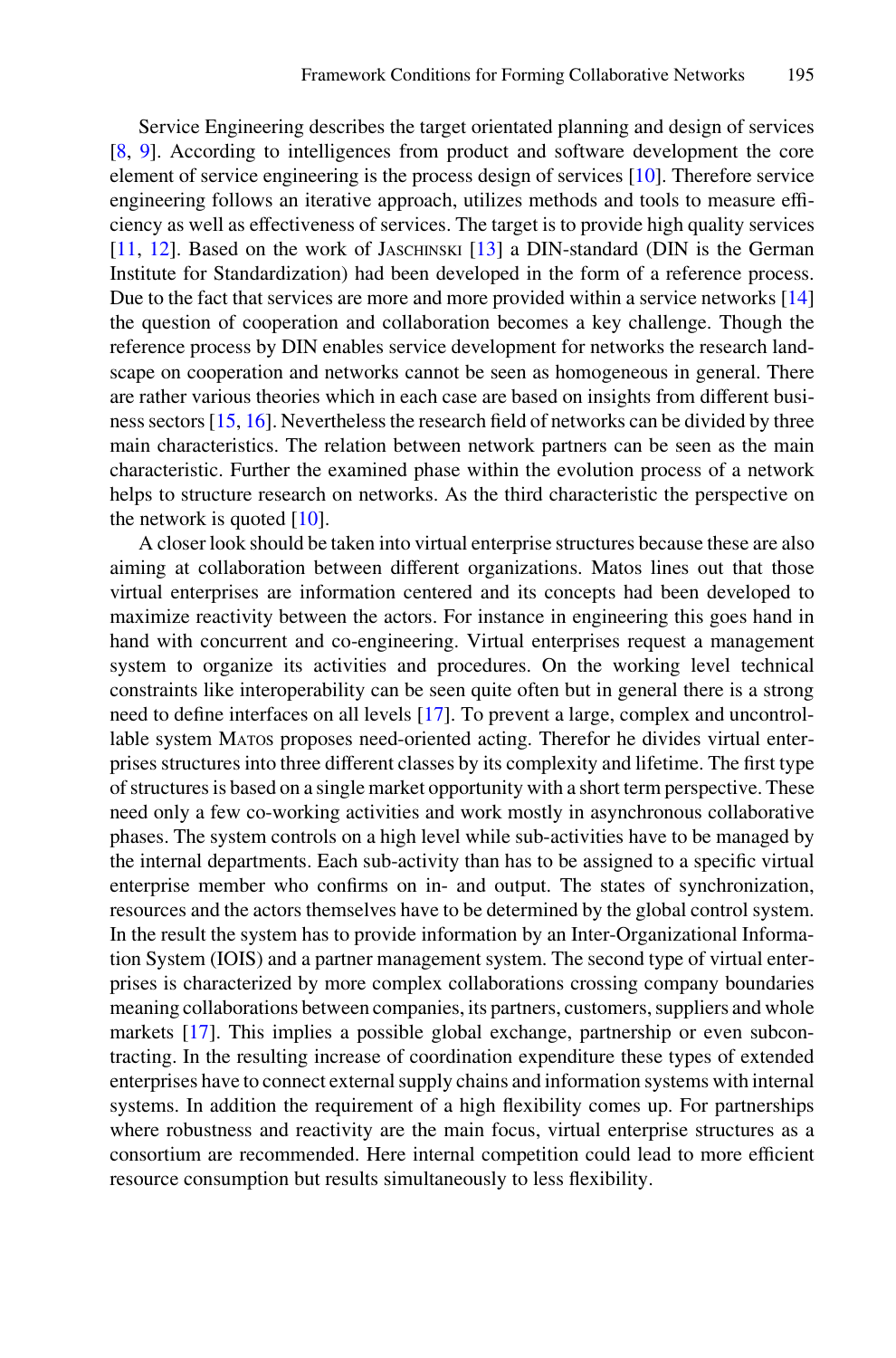Platforms are tackling a hand full of challenges within service design, value-adding networks and especially in digitalized virtual enterprises. They allow new business models and extend value streams. It is foreseen that platforms become dominant in value-adding networks by defining standards of collaboration. Existing manufacturer and service providers have to be aware of the upcoming risk of their replaceability in value streams or networks. Especially small and medium enterprises should use the opportunity to use open platform structures. These also prevent monopoly-like structures with in a single digital market. Summarizing platforms save employment and make growth potential accessible by providing optimal and modular types of collaboration.

## **3 Framework Conditions Forming Collaborative Networks on Smart Service Platforms**

Innovative service-engineering provided by two or more companies forming collaborative networks on service platforms is hindered by some challenges. These challenges can be addressed and overcome by framework conditions which the platform must meet. In this chapter these framework conditions will be introduced and explained. In the following chapter these frameworks are illustrated by a use-case, covering the service engineering of maintenance services.

As stated above, some approaches (BAUER and SCHOBERT as well as ZAHN and STANIK [\[18](#page-7-0), [19](#page-7-0)]) described service engineering in collaborative networks. However, the smart service platforms face other challenges and therefore need other framework conditions.

Service engineering by collaborative networks on service platforms unleashes its potential by integrating cyber physical systems. Therefore each company connects its cyber physical system with the platform. By doing so these cyber physical systems are enabled to autonomously provide data on the platform, for the use of service engineering processes and simultaneously ask for service solutions on the platform. Therefore the platform has to provide different interfaces in order to enable every company to connect their cyber physical system to the platform. As these sensitive connections and data are exposed to the platform, a data security concept has to be developed in order to protect companies' data and IT-systems. This can be achieved by software programming, independent servers and server location as well as specific entry requirements for the plat‐ form which have to be passed by every participant. Additionally the availability of data has to be guaranteed. The engineering process on the platform can only be executed if the needed data is provided by the companies and their cyber physical systems [[7\]](#page-6-0).

Usually the data generated by cyber physical systems is unstructured informa‐ tion [\[7](#page-6-0)]. As the service engineering process on the platform can only handle struc‐ tured and refined data.

Another framework condition is the critical mass of platform participants. A critical mass is achieved when the platform participants provide all the competencies, which allow them to form a collaborative network on the platform and engineer an innovative service for the demand of the costumer. This critical mass allows the access to all relevant data for the service engineering process.

Another framework condition is the operation of the platform itself. The platform can be operated by a third impendent party, by some participates of the platform or by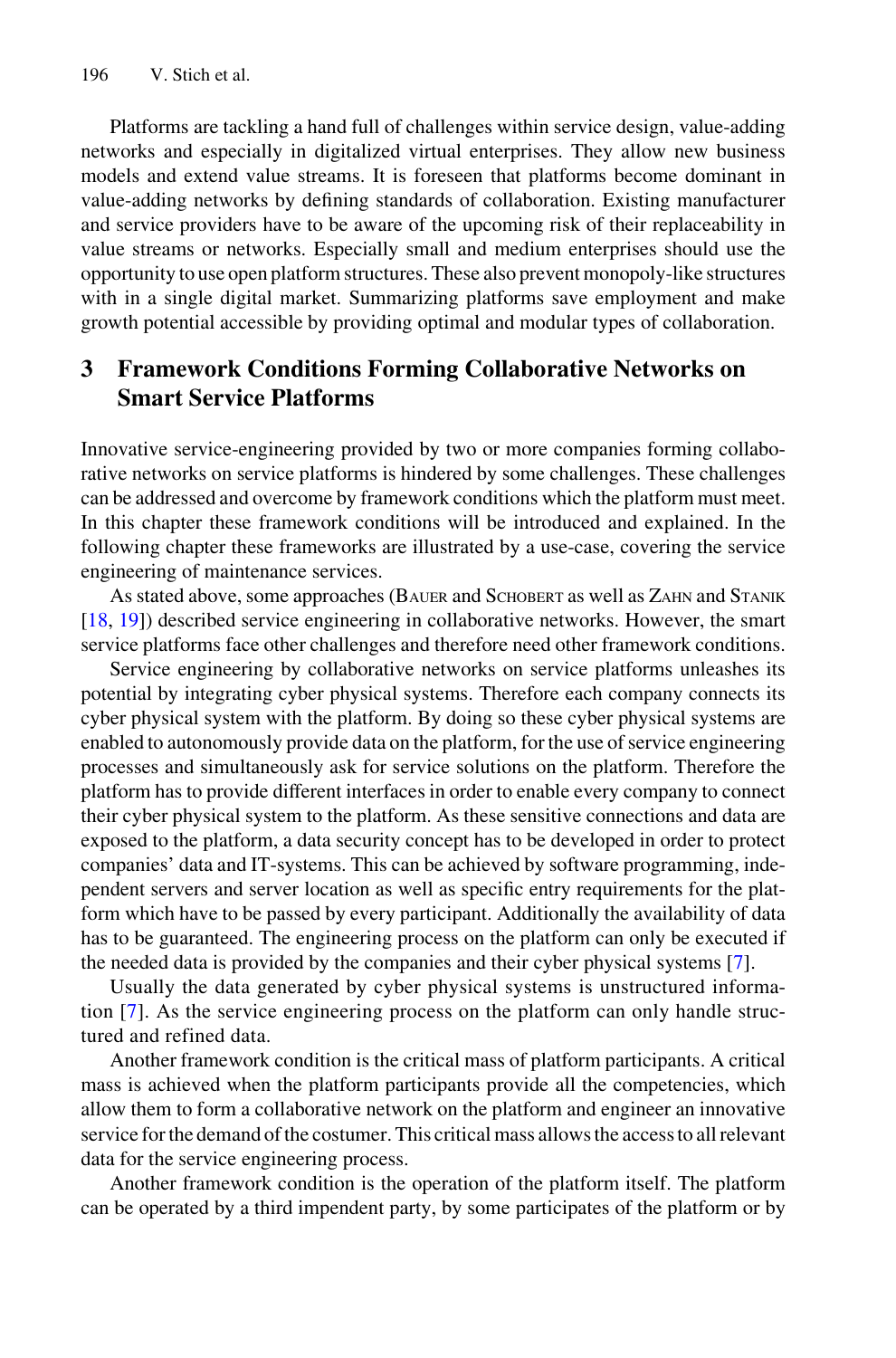all participants of the platform. However, a neutral operator establishes an atmosphere of trust for the participants of the platform [[7\]](#page-6-0).

Another framework condition are the entry requirements. Data security is a very important issue for smart service platforms, as they are connected to the cyber physical systems and infrastructure of each participant. The definition of entry requirements, which every participant has to pass, allows the operator to control the platform and help the participants to gain trust in to the platform.

The platform has also to provide framework conditions on the process level. First the platform needs a standardized process for enquiring demands of services. Basic characteristics need to be defined, which help the platform-management-system to match the service provider's competencies profile with the enquiry. Furthermore the platform has to provide framework conditions on how the collaborative network is formed on the platform. It has to define whether a party is included or excluded. Furthermore, framework conditions with regards to the service engineering process itself need to be defined. Requirements, competencies and restrictions need to be cleared by the platform in order to transfer relevant subtasks to the appropriate service provider.

An overview of the mentioned framework conditions is pictured in Fig. 1. They are arranged under three generic terms which are data, participants and process. In the following chapter a use case is presented focusing on a complex maintenance task. The use case demonstrates the framework conditions in the course of an example.



**Fig. 1.** Framework conditions

#### **4 Use Case – Complex Maintenance Task**

In the previous chapter, the framework conditions which provide the platforms required to facilitate a smart service engineering process were described and explained. This chapter exemplary demonstrates these framework conditions on the basis of a use case, focusing on a company, which has machines and software forming a cyber physical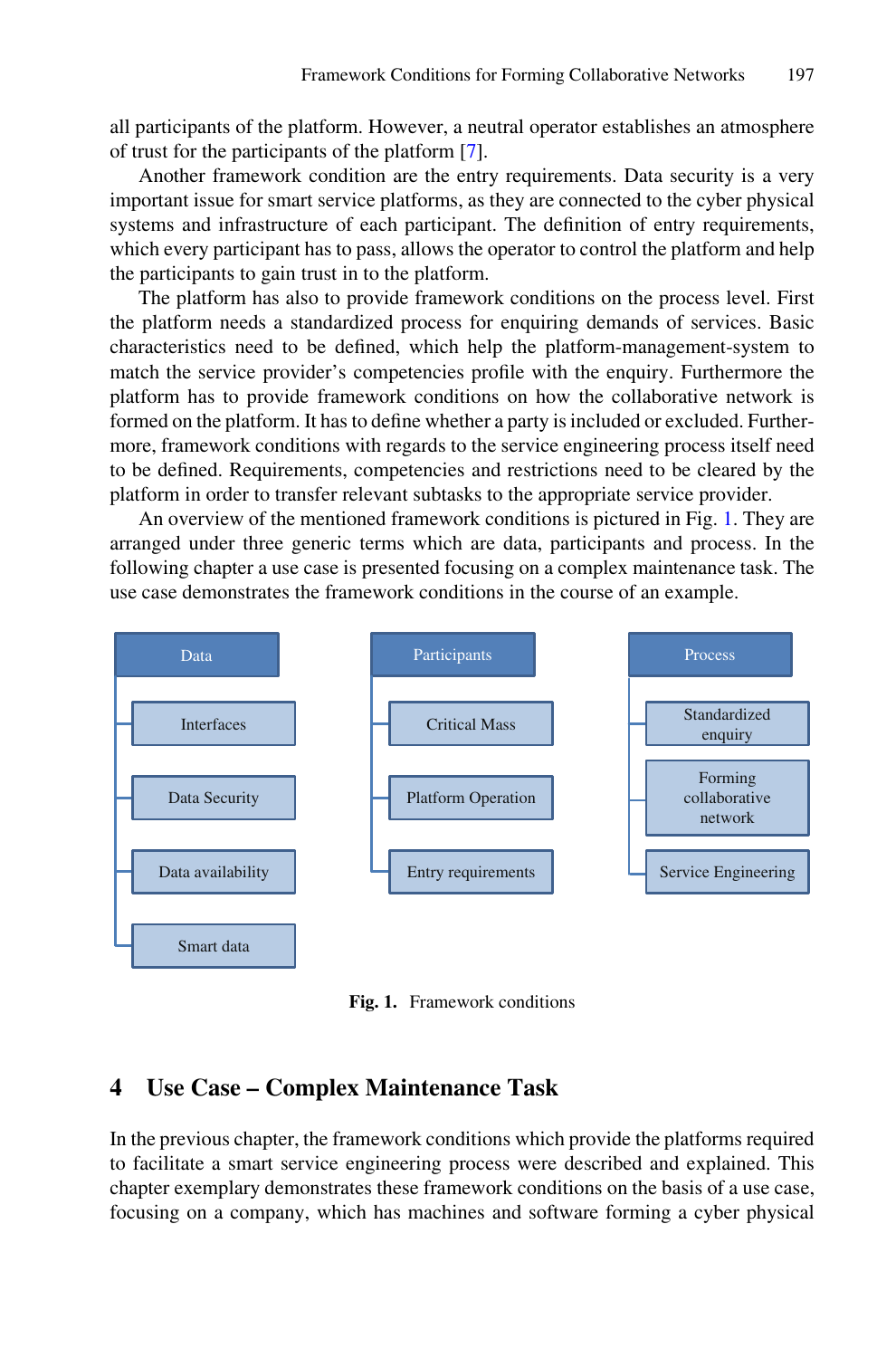system. The company wants to be a participant of a smart service engineering platform, which has a critical mass of participants and an independent platform operator. Here the participants can form collaborative networks in order to engineer innovative services.

At first the company has to pass the entry requirements for the platform. This allows the platform operator to guarantee the data security and data availability of the platform. In the next step, a connection between the company's cyber physical system and the platform has to be established (Fig. 2).



**Fig. 2.** Use-case – complex maintenance task

During operation the company's cyber physical system detects a demand for a complex maintenance task, which neither can be processed by the company itself nor by one subcontractor. Therefore the company's system autonomously enquires this complex maintenance task on the platform. This enquiry is standardized by a set of specific features, which inform the network about the characteristics of the maintenance task (e.g. duration, subtask and price). The company's system transfers only a set of refined data on to the platform. The platform then autonomously forms a collaborative network of specific service providers (participants of the platform) whose competencies match the characteristics of the maintenance task. They share the provided data on the platform in order to engineer the service for the costumer.

## **5 Conclusion**

Digitalization is changing the value adding structure in various industries. (cf. iTunes, amazon and Uber) However, some obstacles for digitalization can be identified, which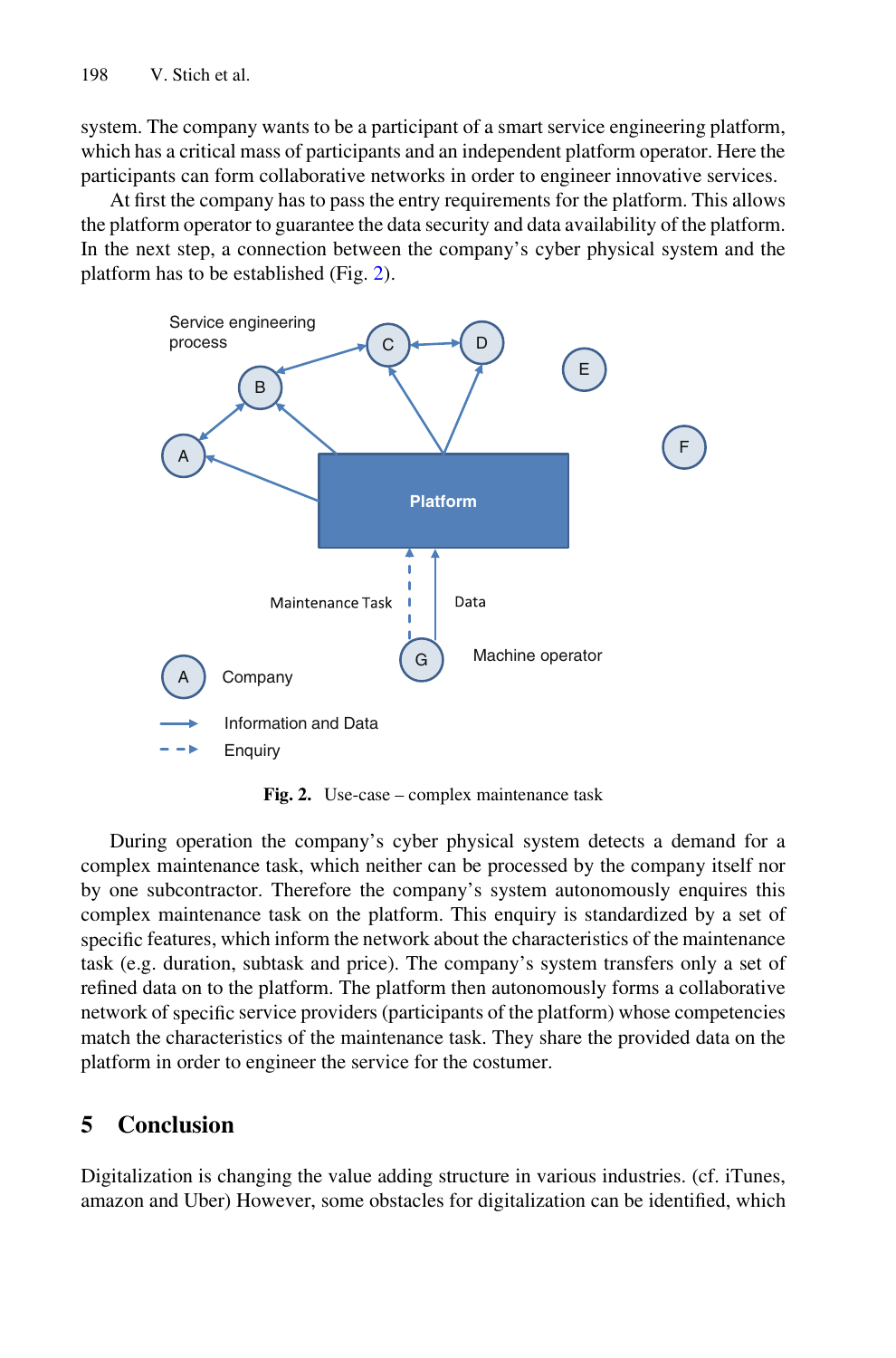<span id="page-6-0"></span>define the pace of the digitalization especially in the industrial service sector. Value adding networks form digital ecosystems where producer, industrial service provider and software companies collaborate and engineer innovative services. The data need for the service engineering process is generated by the cyber physical systems of each company participating with the platform.

The paper introduced ten framework conditions. They arranged under three generic terms named data, participants and process. The framework conditions interfaces, data security, data availability and smart data are sorted under the term "data". The term "participants" include critical mass, platform operation and entry requirements. The last term is "process". This term aggregates standardized enquiry, process of forming collab‐ orative network and service engineering process. Platforms meeting these conditions, allow a collaborative service engineering process with data generated form cyber phys‐ ical systems. In chapter four these framework conditions are illustrated by a use case.

In a next step the framework conditions can be used in order to design and program a platform for collaborative service engineering processes.

### **References**

- 1. Institut für Demoskopie Allensbach (Ed.): Die Zukunft der digitalen Gesellschaft. Ergebnisse einer repräsentativen Befragung (2014)
- 2. Kreutzer, R.T., Land, K.-H.: Digitaler Darwinismus. Der stille Angriff auf Ihr Geschäftsmodell und Ihre Marke. Das Think!Book. In: Digitaler Darwinismus (2013)
- 3. Redlich, T., Wulfsberg, J.P.: Wertschöpfung in der Bottom-up-Ökonomie. Springer-Verlag (VDI-Buch), Heidelberg, New York (2011)
- 4. Meier, H.: Integrierte Industrielle Sach- und Dienstleistungen. Vermarktung, Entwicklung und Erbringung hybrider Leistungsbündel. Springer, Berlin, Heidelberg (2012)
- 5. Brynjolfsson, E., McAfee, A.: The Second Machine Age. Work, Progress and Prosperity in a Time of Brilliant Technologies, 1st edn. Norton, New York (2014)
- 6. Westkämper, E.: Digitale Produktion. Springer Vieweg, Berlin (2013)
- 7. Kagermann, H., Riemensperger, F.: Smart Service Welt. Umsetzungsempfehlungen für das Zukunftsprojekt Internetbasierte Dienste für die Wirtschaft. acatech - Deutsche Akademie der Technikwissenschaften - Arbeitskreis Smart Service Welt, Berlin (2014)
- 8. Liestmann, V.: Dienstleistungsentwicklung durch Service Engineering. Von der Idee zum Produkt. Aachen, p. 23 (2001)
- 9. Bullinger, H., Scheer, A.: Service Engineering Entwicklung und Gestaltung innovativer Dienstleistungen. In: Bullinger, H., Scheer, A. (eds.) Service Engineering: Entwicklung und Gestaltung innovativer Dienstleistungen, 2nd edn, pp. 3–17. Springer, Berlin (2006)
- 10. Thomassen, P.: Kooperationskonzepte für Servicenetzwerke am Beispiel der erneuerbaren Energien. Apprimus Verlag, Aachen (2013)
- 11. Gudergan, G.: Service engineering: multiperspective and lnterdisciplinary framework for new solution design. In: Maglio, P.P., Kieliszewski, C.A., Spohrer, J.C. (eds.) Handbook of Service Science, pp. 387–418. Springer Science + Business Media, LLC, Boston (2010)
- 12. Schuh, G., Friedli, T., Gebauer, H.: Fit for Service: Industrie als Dienstleister. Hanser, München (2004)
- 13. Jaschinski, C.: Qualitätsorientiertes Redesign von Dienstleistungen. Shaker, Aachen (1998)
- 14. DIN Deutsches Institut für Normung e.V.: Standardisierter Prozess zur Entwicklung industrieller Dienstleistungen in Netzwerken. DIN PAS 1082. Beuth, Berlin (2008)